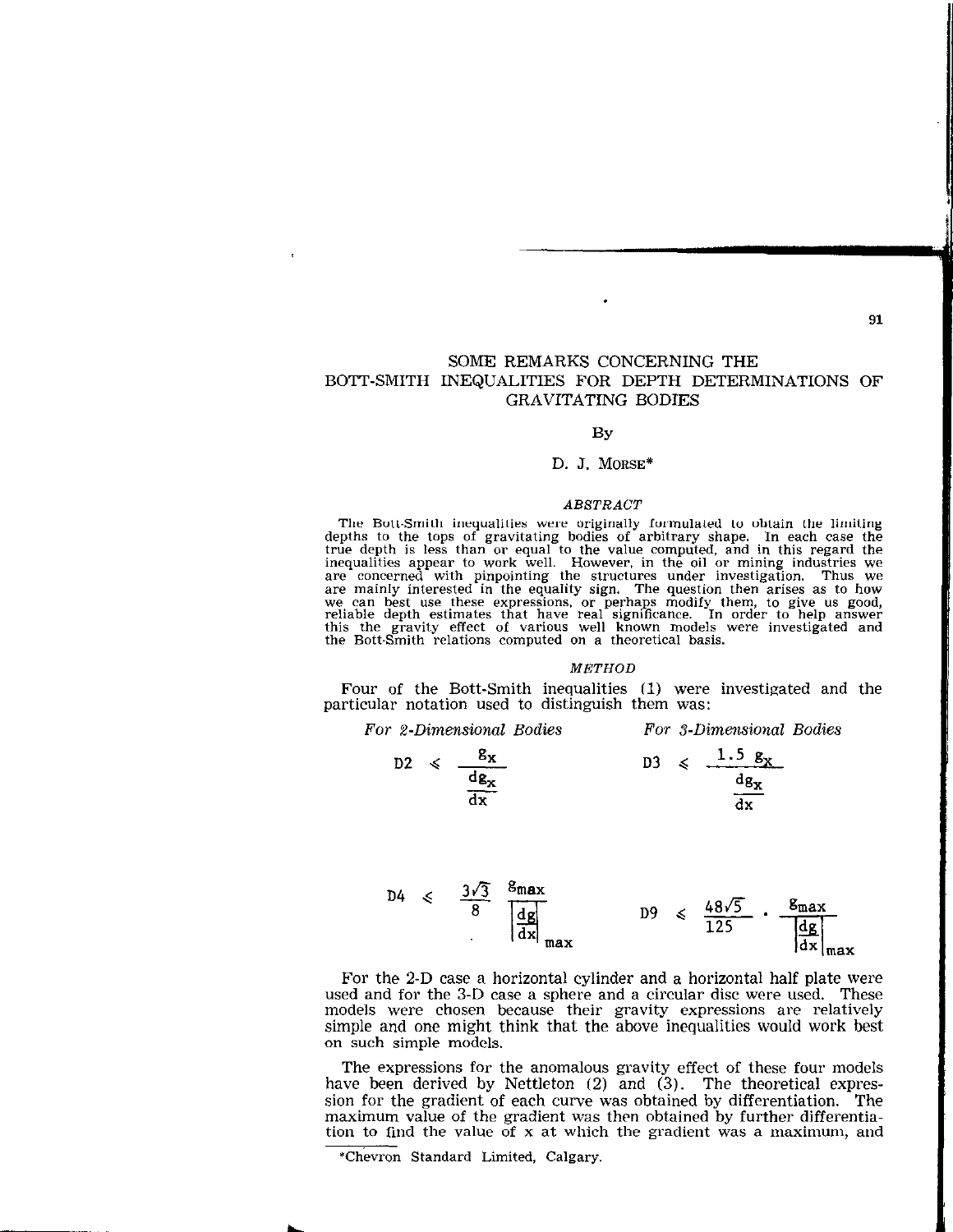$\frac{dg}{dx}$ this was substituted in the expression for the gradient to give

A summary of these results is given in Appendix I, and the expressions are such that g is given in milligals and all distances are in kilofeet.

Simple programs were written to calculate these values for the four models at various depths and the Bott-Smith depth estimates were obtained.

#### RESULTS

- (a) For the sphere and the circular disc the D9 formula gave the depth to the centre of these bodies exactly.
- (b) For the cylinder the D4 formula gave the depth to the centre of this body exactly.
- (c) For the sphere, circular disc and cylinder the following was noted:

-When  $\frac{x}{7} = 1$ , the D2 or D3 formulas gave the depth to the centre;

-When  $0.7 < \frac{x}{2} < 1.6$  the D2 or D3 formulas gave the depth to the

centre to within  $10\%$  error.

These can be summarized with the following diagram:

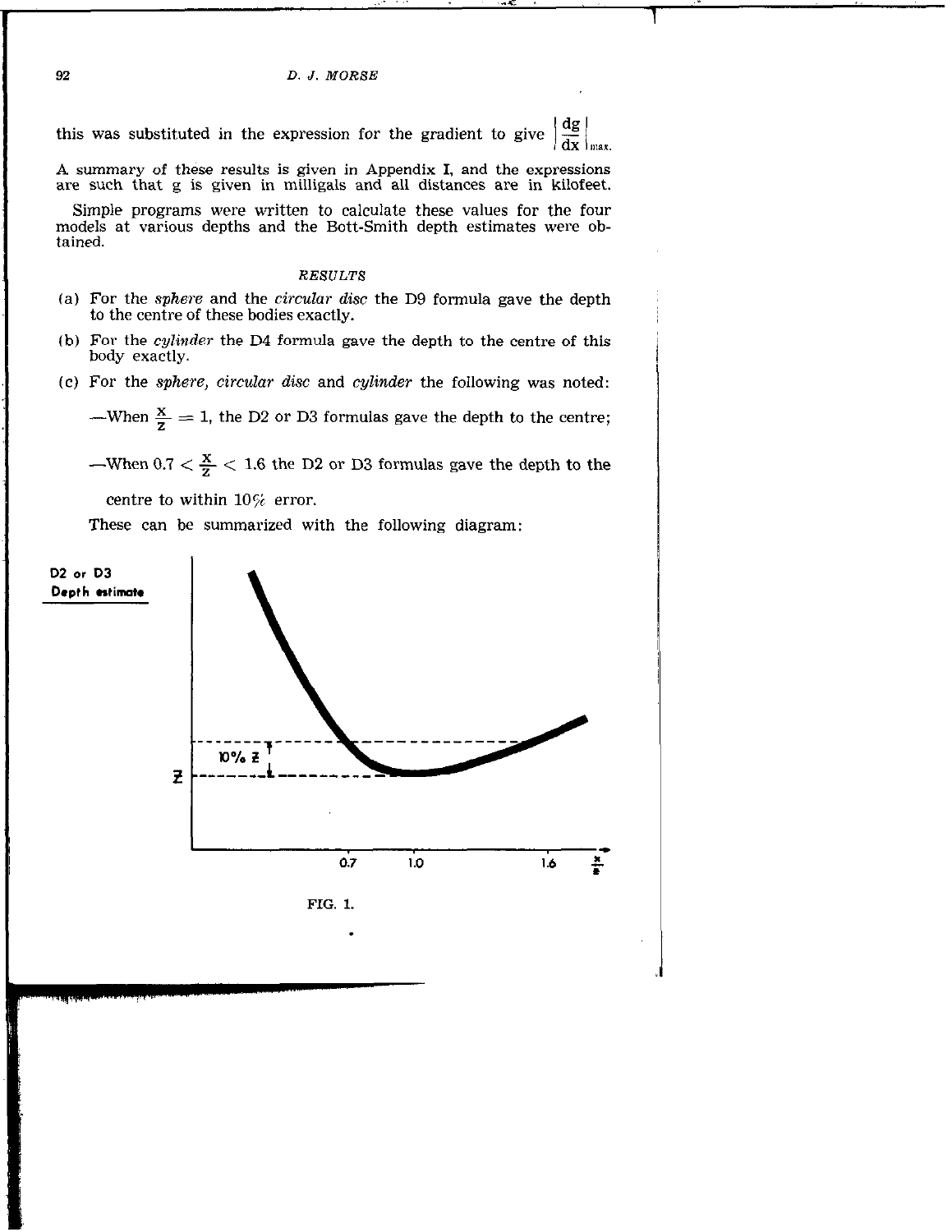(d) For the *horizontal half plate* all the depth estimates obtained were too large to be of real value.

#### DISCUSSION

In deriving the expression for the gravity anomaly of a sphere we make use of a result of potential theory, namely that the external effect of such a body is identical to that of a particle of equal mass at the centre. Similarly, for a horizontal cylinder of infinite length the external effect can be shown to be equivalent to a linear concentration of mass along its axis. The expressions for the gravity anomalies of the circular disc and horizontal half plate as quoted in Appendix I are only approximate in that the thickness of these bodies should be less than half their mean depths in order to keep the error to within a few per cent. However, providing that the thickness is only a fraction of the depth of burial, which is assumed in the derivation of the gravity effects, these expressions are exact.

It thus seems logical that the Bott-Smith inequalities should have given the depth to the centre in the case of the sphere, cylinder and circular disc because as Bott and Smith point out in their paper "all these inequalities are 'best possible' in the sense that the equality sign can actually be attained in cases where the body degenerates into a single particle in the plane  $z = -h$ ." However, we need to elaborate upon the horizontal half plate because the depth estimates were not satisfactory for our needs.

The gravity anomaly for the horizontal semi-infinite half plate is given by

$$
g = 2G \rho t \left( \frac{\pi}{2} \pm \tan^{-1} \frac{X}{Z} \right)
$$

and using this we get

$$
Z = \frac{1}{\pi} \cdot \frac{g_{\text{max}}}{\left|\frac{dg}{dx}\right|_{\text{max}}}
$$

max (See Appendix III)

Thus in order to get the depth to the centre of this body we should replace  $\frac{3\sqrt{3}}{8}$  by  $\frac{1}{\widetilde{n}}$  in the expression for D4.

We also note that 
$$
\frac{g_x}{\frac{dg_x}{dx}} = Z\left(\frac{\pi}{2} \pm \tan^{-1} \frac{x}{Z}\right) \left[1 + \left(\frac{x}{Z}\right)^2\right]
$$

The minimum value which this can have occurs when

$$
\frac{X}{Z} = \tan\left(\frac{\pi}{2} - \frac{Z}{2X}\right)
$$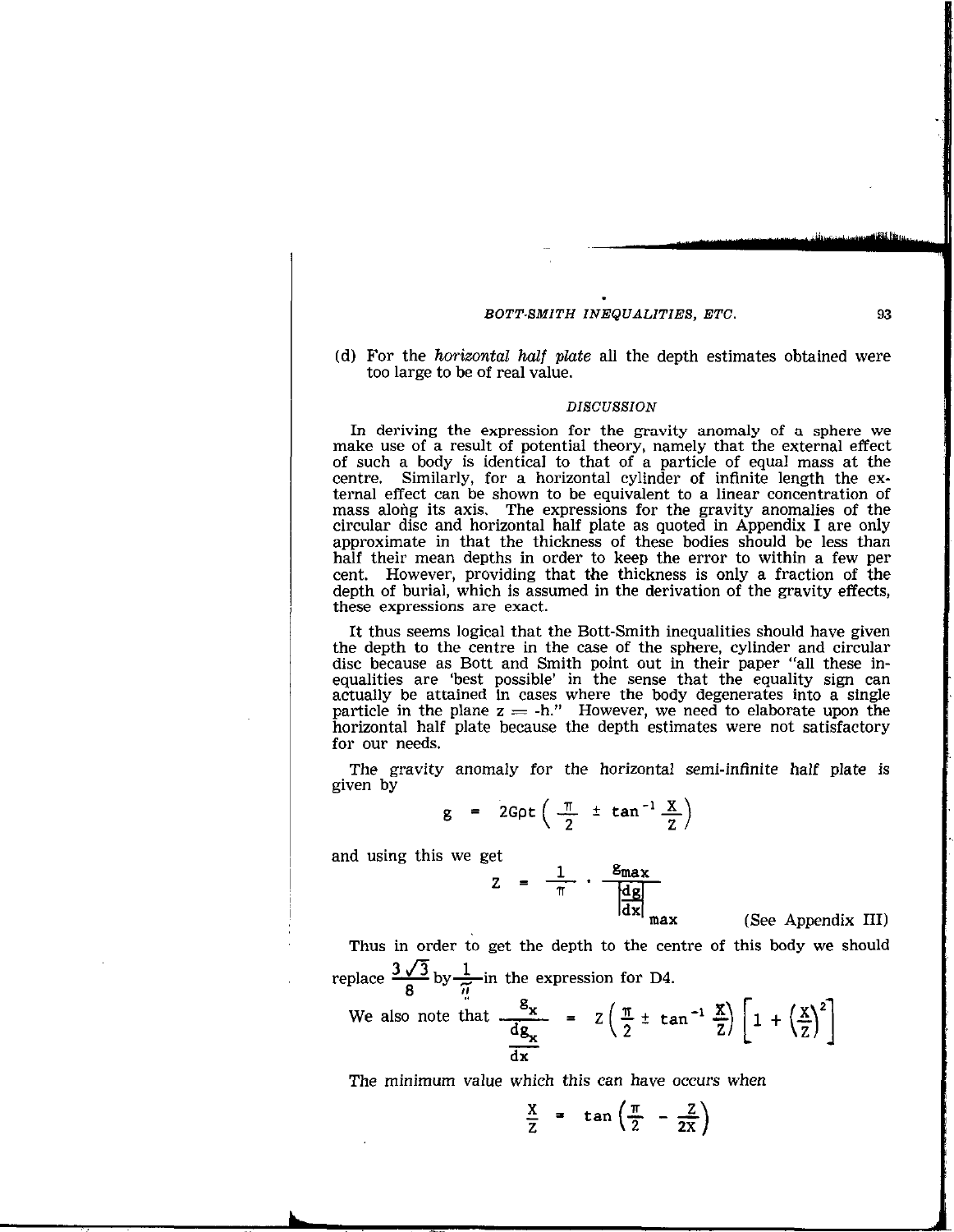and to satisfy this condition,  $\frac{\mathbf{x}}{7} = 0.43$ .

Using this we get

$$
\frac{8_x}{\frac{dg_x}{dx}} = 1.37 Z
$$

Thus when using the 2D formula, the nearest we will come to getting a depth estimate on the horizontal half plate is 1.37 times the depth to the centre and this occurs when x is 0.43 times the depth to the centre on the side of the anomaly which is "off" the half plate.

It must be admitted that this model has limited use and a more versatile formula is the one derived in Appendix II for the buried step, with no limitations on the values of h and t. Similar comments regarding the Bott-Smith D2 formula will apply to this model and in order to get around this Bancroft (4) gave a formula for determining the depth to the top of such a buried step (equation CD) of Appendix III), and this formula works excellently on all types of such models from large intrabasement features to near surface features. Appendix III is given for the sake of completeness with apologies to Bancroft.

When considering the horizontal slab with sloping interface (Appendix IV) it has been noted by Geldart et al (5) that providing the dip of the fault plane truncating the slab lies between  $90^{\circ}$  and  $15^{\circ}$ , which would include most practical cases, then we get only a small change in curve shape, and in particular only a small change in the maximum gradient value. Thus, perhaps the best quick estimate of the depth to



FIG. 2.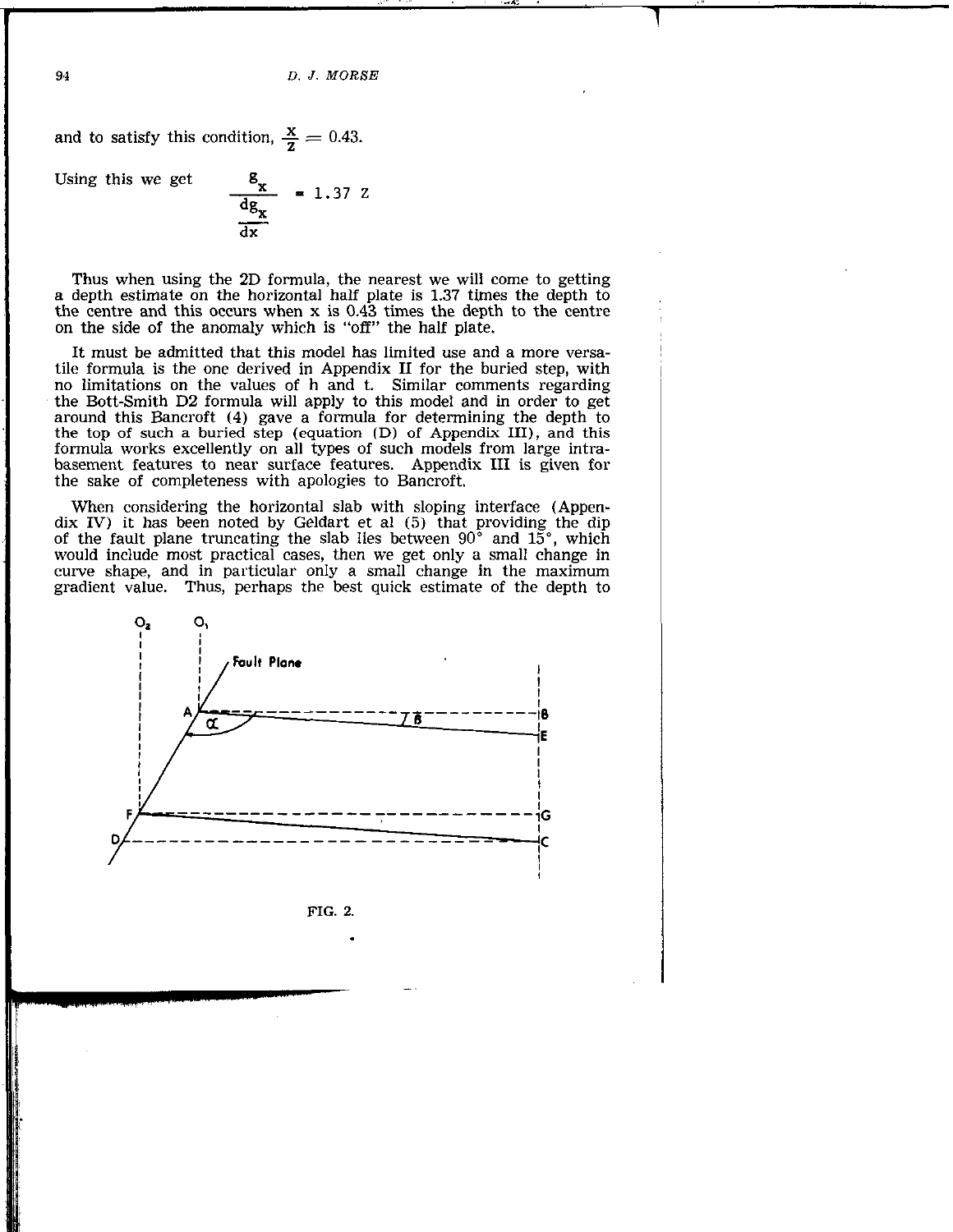the top of such a body will be given by using Bancroft's formula and assuming the interface to be vertical, because g max will remain the same and  $U_{xx}$  will only change slightly and so  $d_{0}$  (equation (C)) will be only slightly different.

The importance of equation (12) of Appendix IV is that it allows us to model most two dimensional fault problems fairly easily. Consider for example fig. 2.

By calculating the gravity effect of the slab ABCD using angle  $\alpha$  and subtracting that due to ABE using  $\beta$  we get the effect of body AECD, and this would be plotted using  $0<sub>i</sub>$  as origin. By obtaining the effect of slab FGCD using  $\alpha$  again and subtracting the effect of FGC using  $\beta$ we get the effect of body FCD and this would be plotted using  $0<sub>2</sub>$  as origin. By subtracting these two curves we would be left with the effect of body AECF which is a slab dipping at angle  $\beta$  and truncated with a fault dipping at  $180^\circ$  -  $\alpha$  in the opposite direction.

Now consider fig. 3.



Here we would calculate the gravity effect of slab ABCD using  $\alpha$ and plot this using  $0<sub>1</sub>$  as origin. Then we would calculate the effect of the wedge ABE and subtract the effect of wedge DFC and then plot this curve using  $0<sub>2</sub>$  as origin. By adding these two curves we would get the effect of slab AEFD. The gravity effect of such a wedge as AEB is readily obtained from Appendix IV by integrating in the x direction from zero to  $(z-h)$  cot<sub>α</sub> instead of from  $(z-h)$  cot<sub>α</sub> to infinity.

For any such model care must be taken to extend the model well outside the area of interest in order to eliminate slight edge effects which will otherwise occur.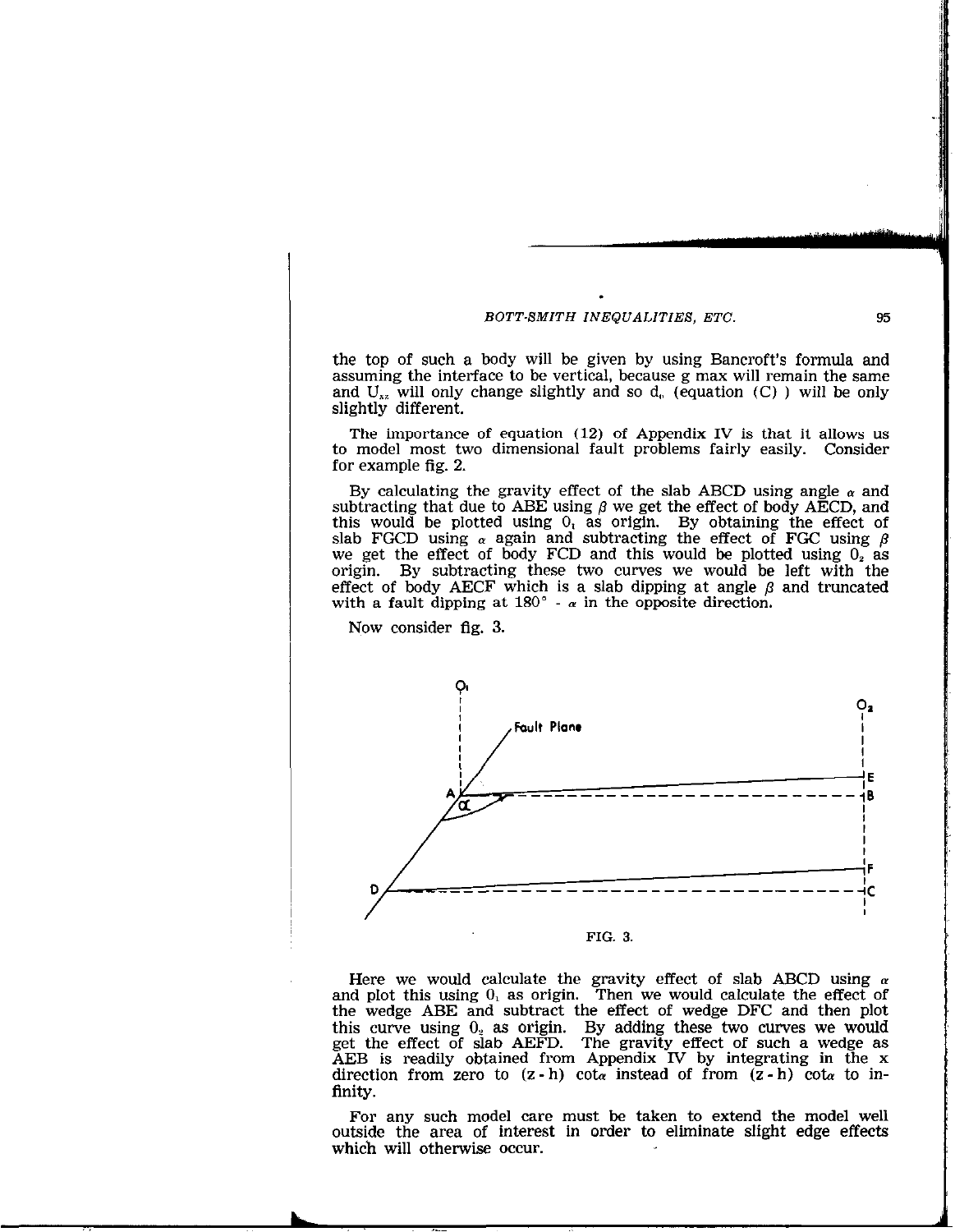### A NOTE ON THE USE OF THE BOTT-BMITH RELATIONSHIPS TO BEPARATE OUT INTERFERING ANOMALIES

If we have a good clean anomaly due to a body which can be approximated to a horizontal cylinder we have the following information available to us in order to calculate the depth to the centre  $(z)$ :

| (a) $Half-width$ | at the position where the gravity value is              |  |  |  |  |  |
|------------------|---------------------------------------------------------|--|--|--|--|--|
|                  | half its maximum value, $x = z$                         |  |  |  |  |  |
|                  | (b) <i>Maximum Gradient</i> at this point $x = 0.577$ z |  |  |  |  |  |
| $(c)$ D2 Value   | at $x = z$ this value equals z                          |  |  |  |  |  |
| (d) $D4$ Value   | this equals z                                           |  |  |  |  |  |

In the case of two such bodies occurring near and parallel to each other, their anomalies will interfere and all of these depth estimates will be invalidated. A method is now proposed whereby we can not only obtain a good estimate of the depth to the centre of these bodies, but whereby we can also separate out their respective anomalies.

Figure 4 shows the synthesis of two anomalies coming from two cylinders of material of density contrast  $0.2$  gm./c.c., buried to a depth of 10,000 feet and of 1,000 feet radius.

Considerable error will result in making the half-width measurement at the wrong place and we end up with wildly incorrect results. The suggestion is that by making several independent depth estimates, such

as the half width, the D2 value at  $\frac{x}{7} = 1$  and the D4 value, all of which

we know should be consistent, then, by a reiteration process, we should be able to reconstruct the original anomalies by obtaining a consistent set of depth estimates at the optimum position.

By way of illustration consider Figures 4 and 5. We assume that we know from the geology of the area that we are dealing with 2-dimensional bodies which can be approximated to cylinders.

Suppose we were analyzing the theoretical field data curve of Figure 4. This is reproduced again in Figure 5. By taking this data and using profile smoothing we might have placed the base line at  $1.572$  g.u. This would have resulted in the following measurements:

Half Width

|  |                      | g max. $= 2,809 - 1.572 = 1.237$ g.u. |  |                |  |
|--|----------------------|---------------------------------------|--|----------------|--|
|  | $\frac{1}{2}$ g max. |                                       |  | $= 0.619$ g.u. |  |
|  | $x \frac{1}{2} = z$  |                                       |  | $= 6.470$ ft.  |  |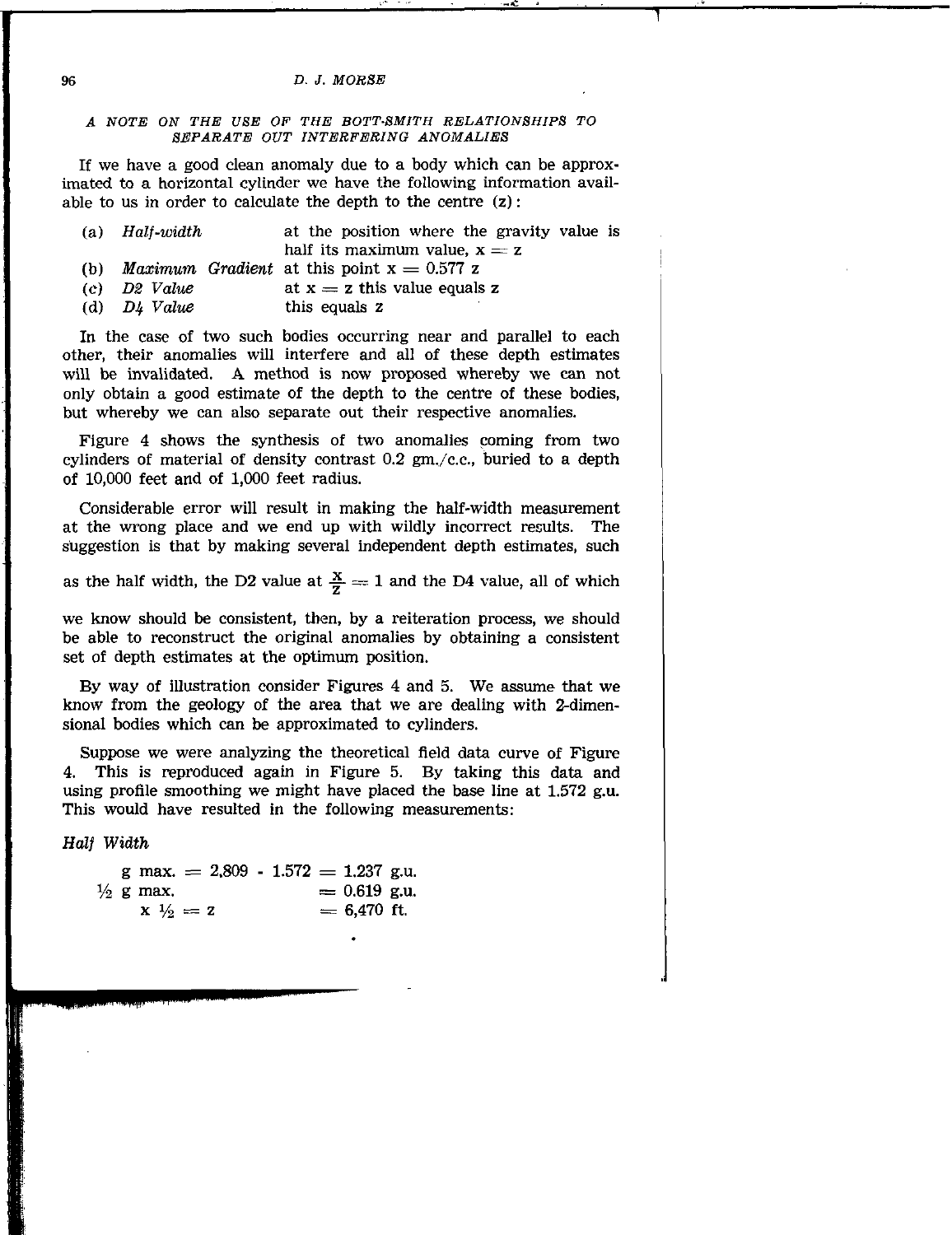

Maximum Gradient

 $\ddot{\phantom{a}}$ 

We know that at the point of maximum gradient,

 $\sim 1$ 

$$
\frac{x}{z} = 0.577
$$
  
measuring x at this point we obtain x = 5,450 feet  
i.e.  $z = \frac{5,450}{0.577} = 9,450$  feet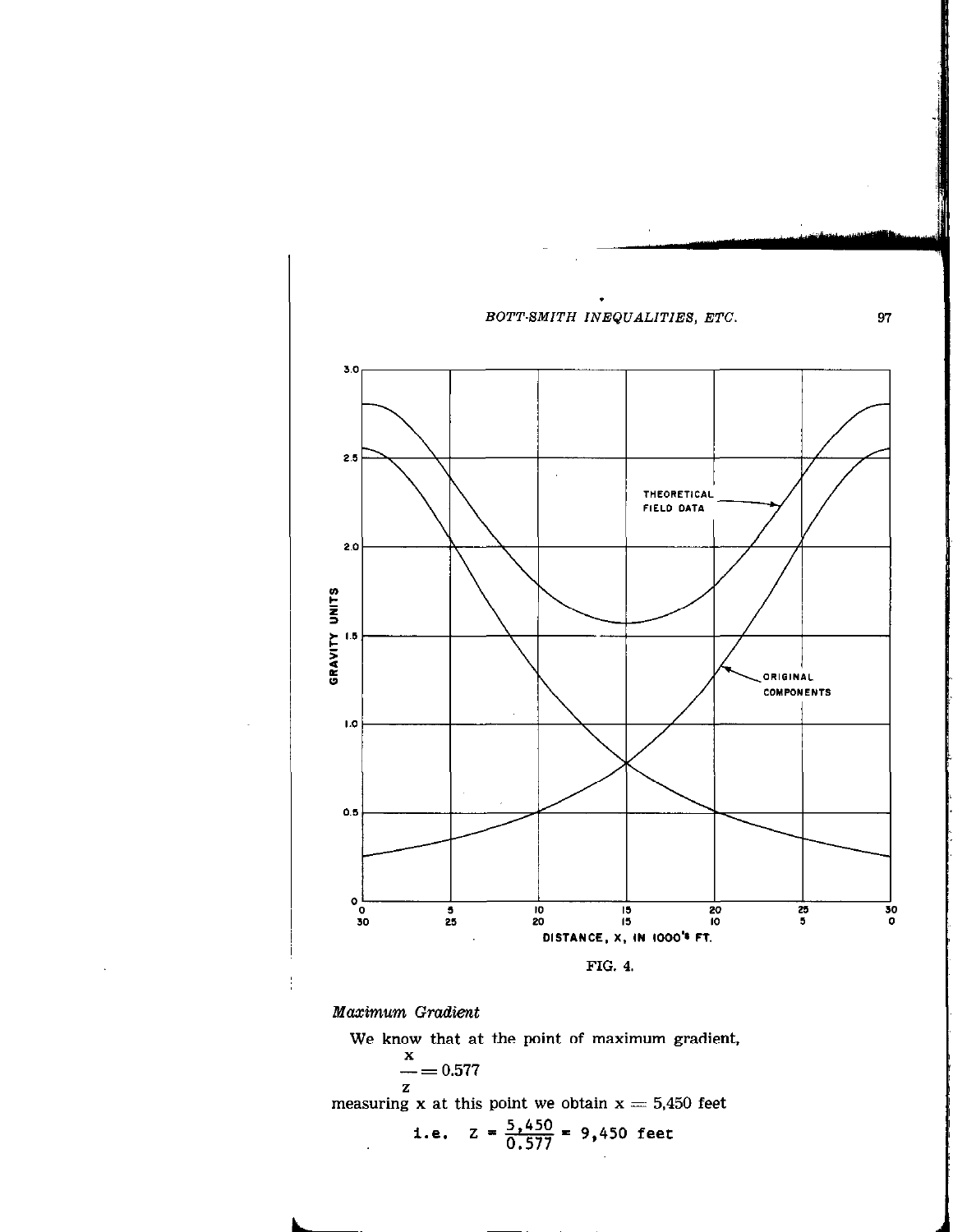

## **RECONSTRUCTION**

FIG. 5

These two values should agree exactly. The fact that they do not is suggestive of interference of adjacent anomalies. We know that the maxima of the anomalies will be least affected by adjacent ones, and in this example from 0 to 8,000 feet we are adding quantities from the interfering anomaly which lie on an approximate straight line. Thus the position of the point of maximum gradient will be only little affected in comparison with the half-width position. Thus we would expect the maximum gradient value to be the better of the two. Using this value, and knowing that we need to take the D2 measurement where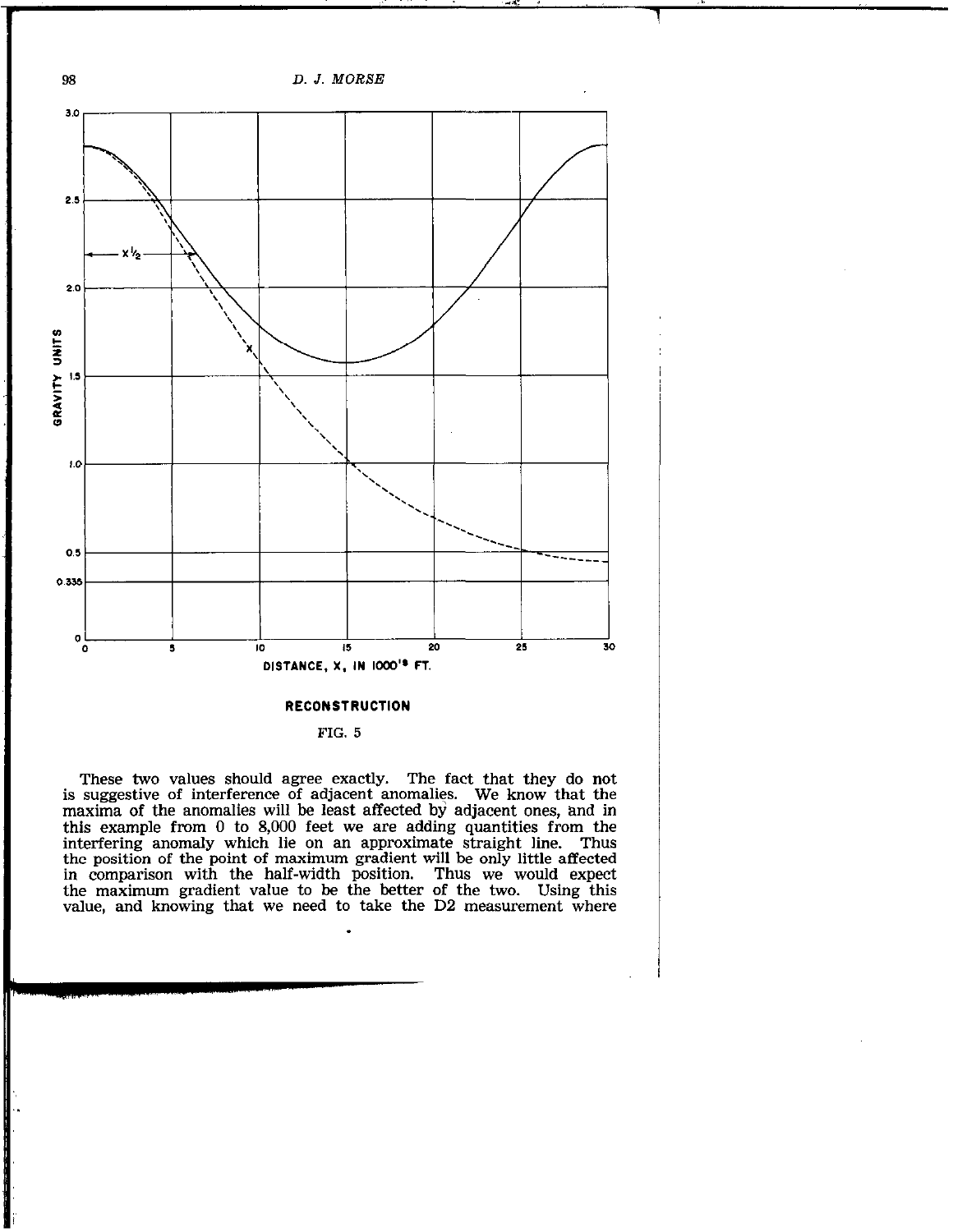

The inconsistency in these 4 values tells us that, if we are dealing with a 2-dimensional body which can be approximated to a cylinder, then there is something drastically wrong.

The particularly low value for D2 is interesting. This implies that the value of g used is too low. This is also supported by the low value for D4, impying that g max. is too small. Thus, as previously men-

tioned,  $\overline{dx}$   $\vert_{\text{max.}}$ will not change very much, so that the D4 expression

can be used to obtain a rough estimate of g max. The first thing one would do here is to double g max. used above; i.e. to  $\mathscr{L}_4$  476 g.u. Therefore we draw a new base line at  $0.335$  g.u.

We also know that g used above in D2 can be increased about 5 times (assuming that the gradient is going to be decreased slightly); i.e. to 0.265 x  $5 = 1.325$  g.u. This gives us a fix from the new base line and is marked with an X.

Thus we would draw in the dotted line as shown and repeat all four measurements. Note now that the new half-width measurement would be made at 1.572 g.u. and

$$
x \, \sqrt{1/2} = z = 10,100 \, \text{ feet}
$$

The maximum gradient value will be approximately the same as before, and the new D2 and D4 values will be in fairly close agreement, simply by virtue of the reconstruction.

A second reiteration could now be made to perfect the agreement between the four values, if considered necessary.

#### **CONCLUSION**

Making a simple half-width measurement on the original field data gives a hopelessly inadequate result. Using this technique, after only one iteration we have arrived at a good estimate for the depth of burial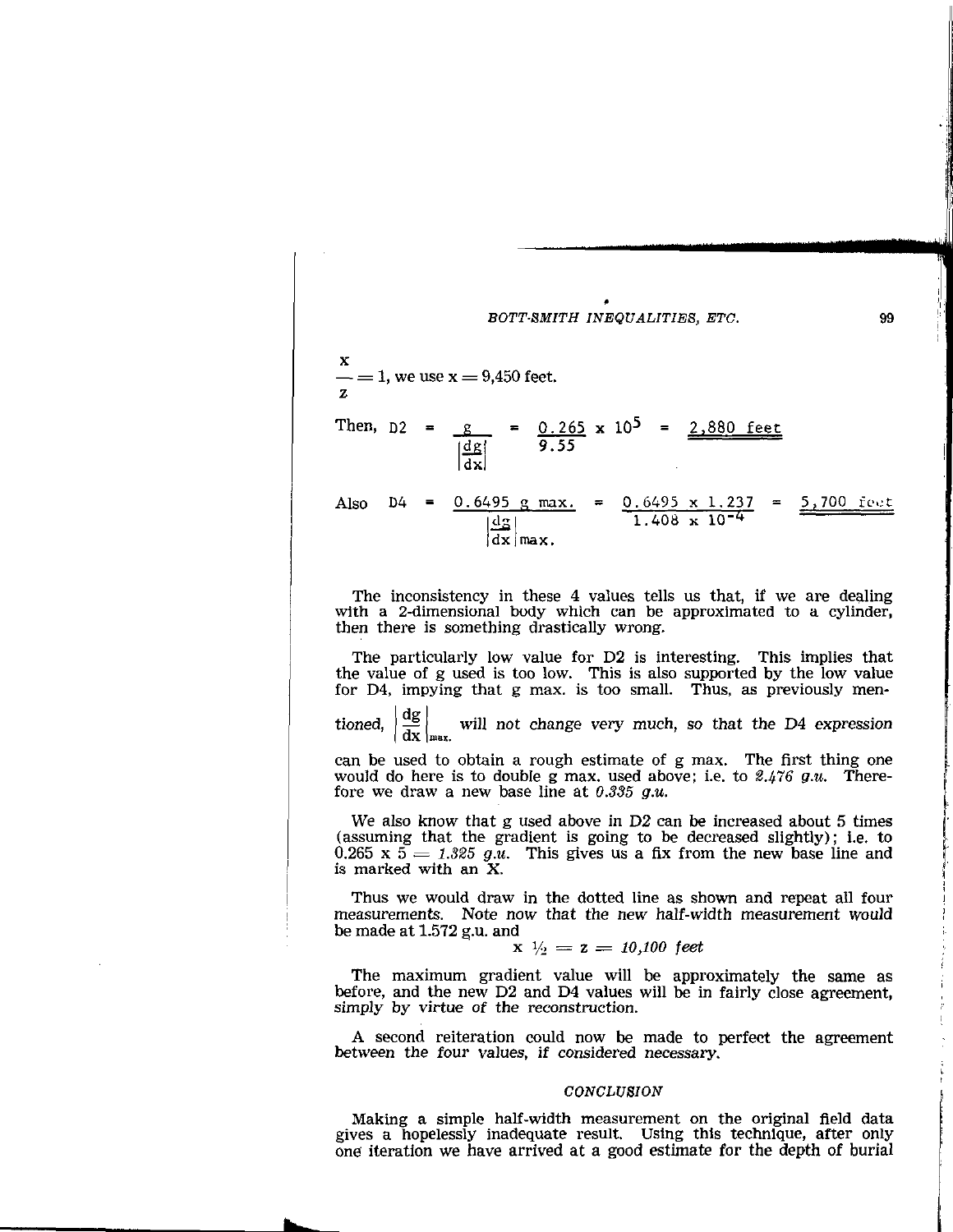and a fair separation of the component anomalies. If density information is available (e.g. a nearby density log), then the radius could be estimated using

g max. = 
$$
\frac{12.77 \times 12^{2}}{2}
$$
  
i.e. R =  $\sqrt{\frac{2. g \text{ max.}}{12.77 \times 12}}$ 

### REFERENCES

- (1) Barr, M. H. P. and Sharni, R. A., 1958: The Estimation of the Limiting Depth of Gravitating Bodies, Geop. Pros. Vol. VI, No. 1, pp. l-10.
- (2) NETPLETON, L. L., 1940: Geophysical Prospecting for Oil, McGraw-Hill.
- (3) NETTLETON, L. L.: Gravity and Magnetic Calculations, Geophysics, Vol. VII, No. 3, pp. 293-310.
- (4) BANCROFT, A. M.: Gravity Anomalies over a Buried Step, Jour. Geop. Re-<br>search Vol. 65, pp. 1630-31, 1960.
- (5) GELDART, L. P., DENIS E. GILL, and BIJON SHARMA, 1966; Gravity Anomalies of Two.Dimensional Faults, Geophysics, Vol. XXXI, No. 2, pp. 372397.
- (6) GRANT and WEST: Interpretation Theory in Applied Geophysics, McGraw. Hill, 1965.

#### ACKNOWLEDGMENT

I wish to express my gratitude to Chevron Standard for granting me permission to publish this paper and to Mr. R. R. Clawson of Chevron Standard for bringing this topic to my attention and for his general assistance.

APPENDIX I

Cylinder

g=12.77 <u>on = \_\_\_</u>  $\overline{z}$   $\left[1+\left(\frac{\overline{X}}{2}\right)^2\right]$ 

$$
\left|\frac{dg}{dx}\right| = 25.54 \frac{\text{pR}^2}{\frac{7}{2}} \frac{\frac{X}{2}}{\left[1 + \left(\frac{X}{2}\right)^2\right]^2}
$$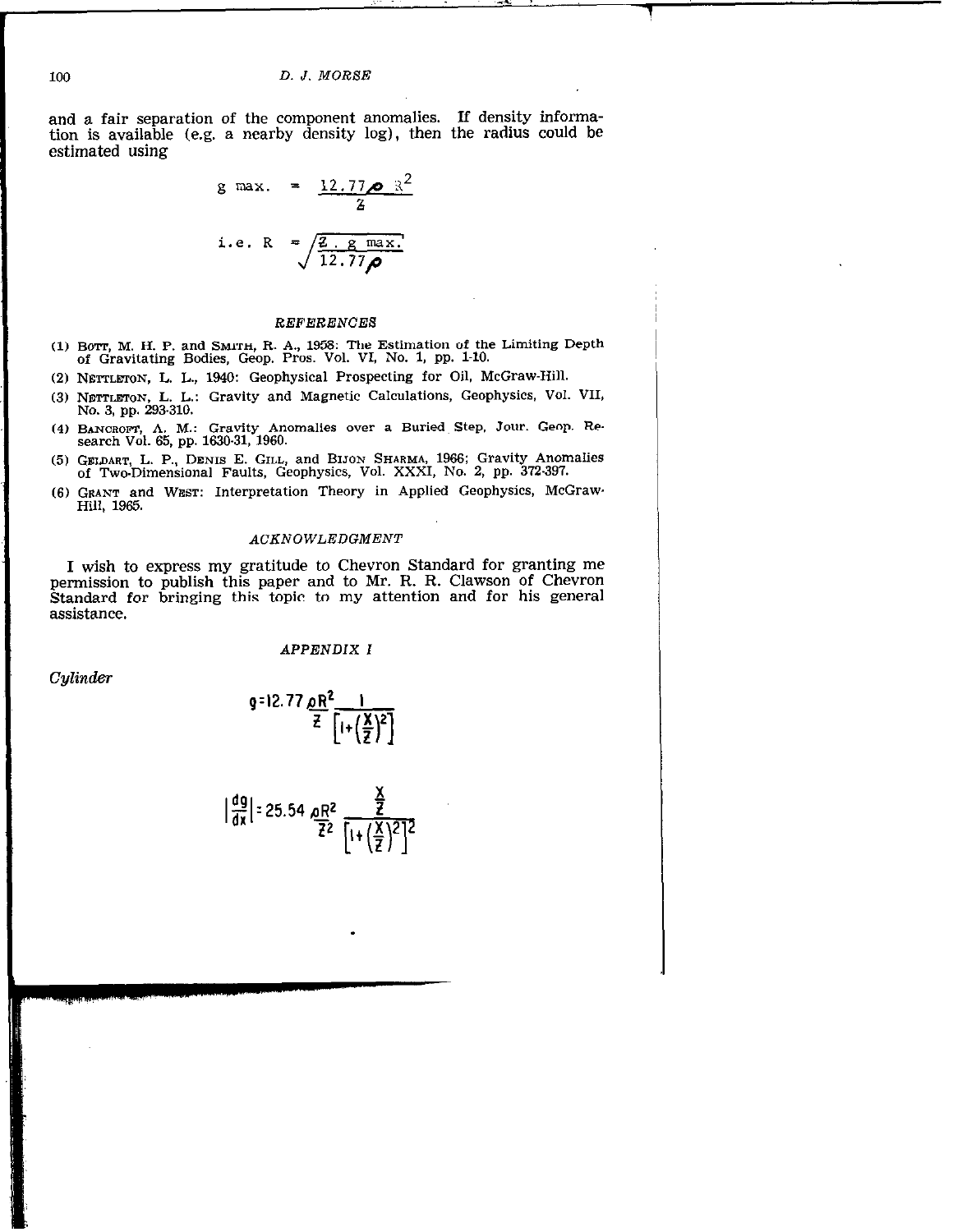.

max: occurs at 
$$
\frac{x}{z} = \frac{1}{\sqrt{3}} = \frac{1}{2}
$$
 0.577

$$
\left|\frac{dg}{dx}\right|_{max.} = 8.293 \frac{\rho R^2}{\tilde{z}^2}
$$

Horizontal Half Plate

$$
g = 4.064 \text{ pt} \left( \frac{\pi}{2} - \tan^{-1} \frac{x}{z} \right)
$$

$$
\frac{dg}{dx} = 4.064 \frac{dt}{Z} \frac{1}{[1+(\frac{X}{Z})^2]}
$$

max. occurs at  $X = 0$ t

$$
\left|\frac{dg}{dx}\right|_{\text{max.}} = 4.064 \frac{\rho t}{Z}
$$

 $\rho$  is the density contrast in gm./cc.

R is the radius.

Z is the depth of burial to the centre of the body.

t is the thickness of the half plate.

x is the horizontal distance from the centre of the anomaly.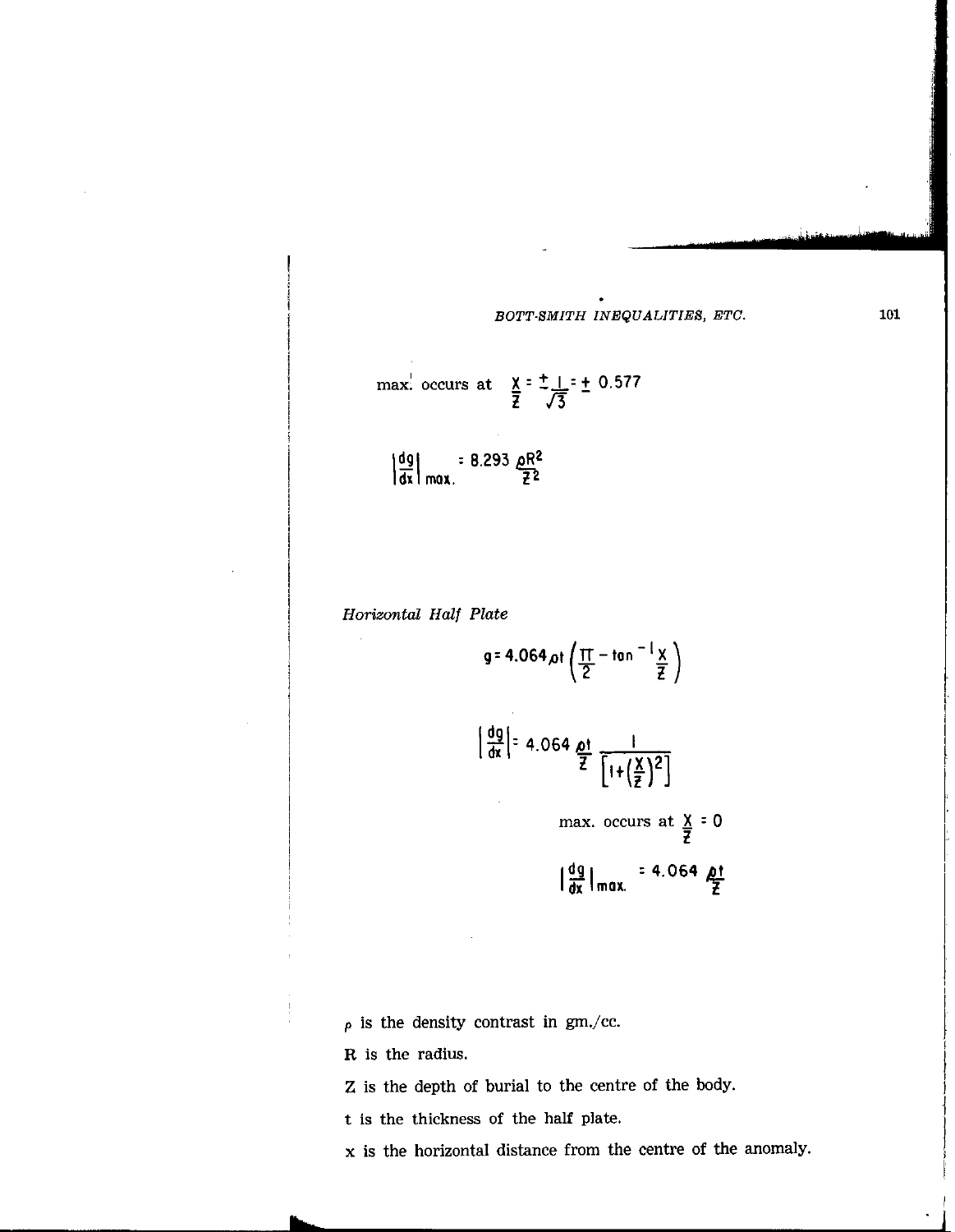$Sphere$ 

$$
9 = 8.513 \underbrace{\frac{0}{2^{2}}} \frac{1}{\left[1 + \left(\frac{x}{2}\right)^{2}\right]^{3/2}}
$$
\n
$$
\left|\frac{dg}{dx}\right| = 25.539 \underbrace{\frac{0}{2}R^{3}}_{Z^{3}} \underbrace{\frac{\frac{x}{2}}{\left[1 + \left(\frac{x}{2}\right)^{2}\right]^{5/2}}}
$$

max. occurs at 
$$
\frac{x}{z} = \frac{1}{z}
$$

$$
\left|\frac{dg}{dx}\right|
$$
 = 7.309  $\frac{QR^3}{Z^3}$ 

Circular Disc

$$
g = 2.032 \rho \Omega t. = 2.032 \frac{\rho t s}{\bar{z}^2} \frac{1}{\left[1 + \left(\frac{x}{\bar{z}}\right)^2\right]^{3/2}}
$$
  

$$
\left|\frac{dg}{dx}\right| = 6.096 \frac{\rho t s}{\bar{z}^3} \frac{\frac{x}{\bar{z}}}{\left[1 + \left(\frac{x}{\bar{z}}\right)^2\right]^{5/2}}
$$
  
max. occurs at  $\frac{x}{\bar{z}} = \pm \frac{1}{2}$ 

.

 $\frac{1}{2}$  $\frac{1}{2}$  mox.  $\frac{1}{2}$ <u>م</u> 1.745 :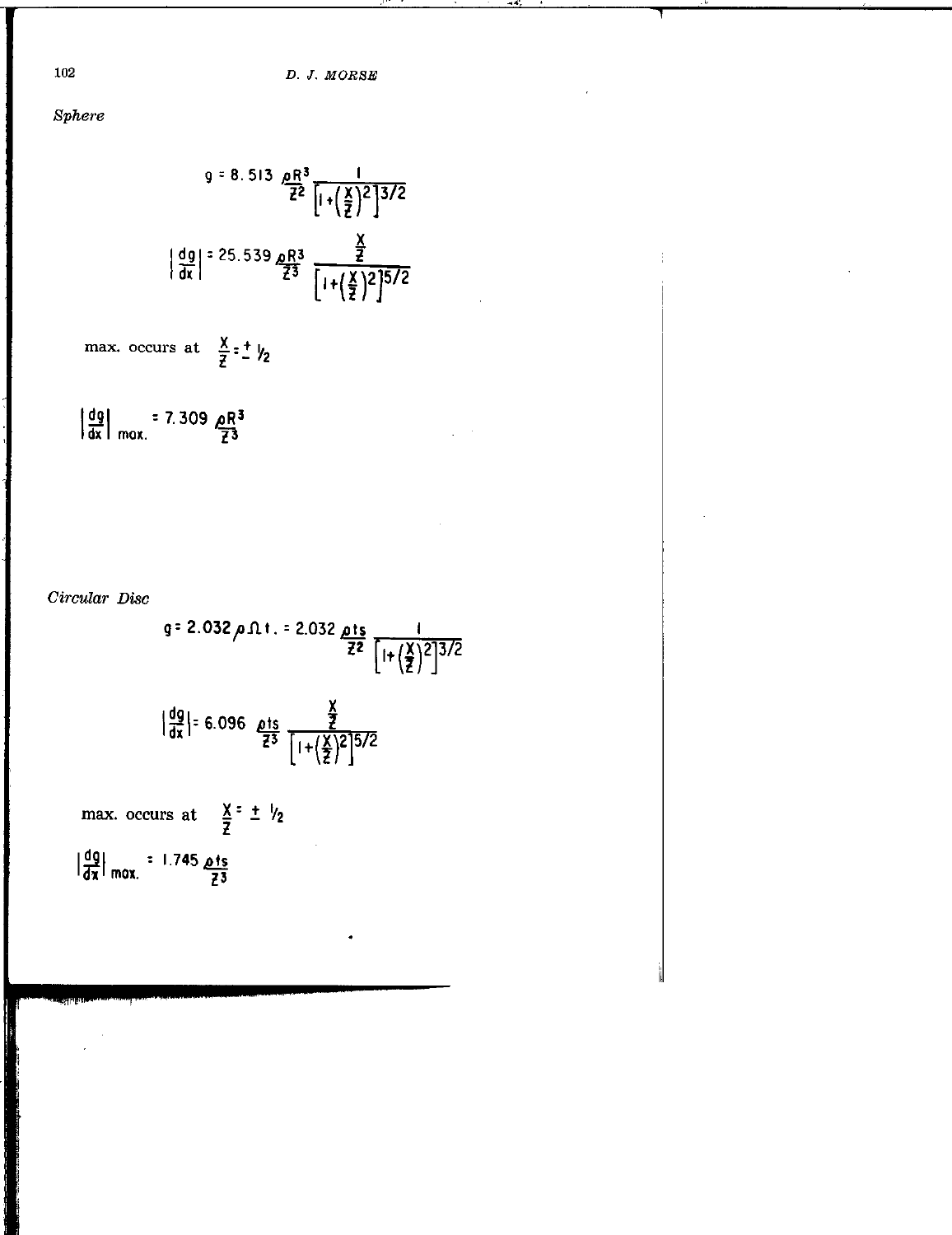

Consider a slab of material infinite in the y direction, of thickness t, with depth to the top equal to h, and density contrast with surrounding material equal to  $\rho$ . Consider further an elemental volume of this slab dxdydz at depth z and at distance x from the edge of the slab, and take the point  $P<sub>o</sub>$  at the surface to be at the origin of our coordinate system.

The anomalous gravitational force at  $P_0$  due to this elemental volume will be:

 $\Delta F$  = m $\Delta g$  =  $\frac{Gm}{r^2}$  cos  $\Theta$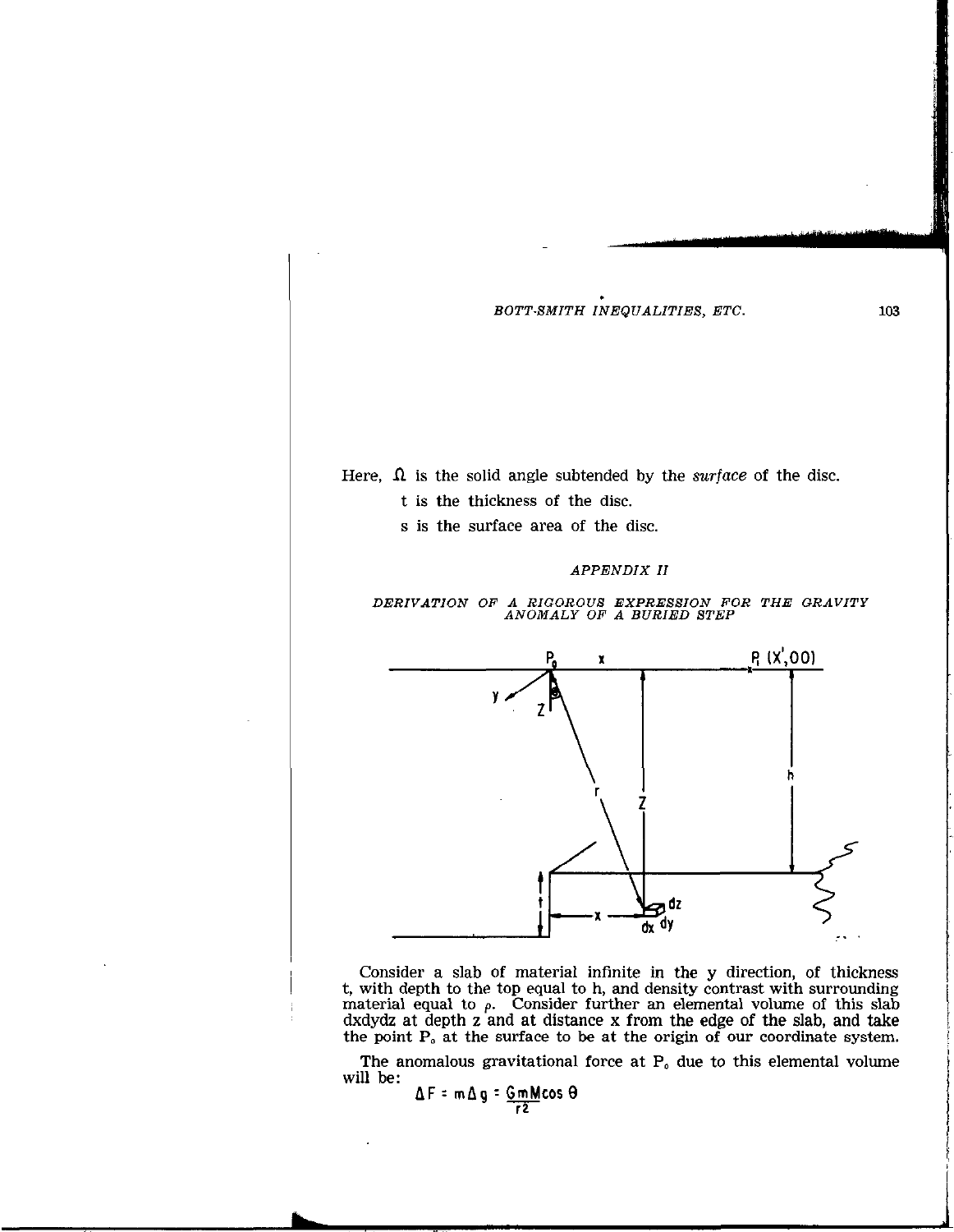where G is the gravitational constant, and M is the mass of the elemental volume.

When g is in gals, m is unity and we have:

$$
M = \rho dx dy dz_{\mathfrak{f}} \qquad \cos \theta = \frac{z}{r} \qquad \qquad r^2 = z^2 + x^2 + y^2 \qquad \text{if}
$$

so 
$$
\Delta g = \frac{G\rho z. dx dy dz}{[x^2 + y^2 + z^2]^{3/2}}
$$

To obtain the total anomalous gravity value at P due to the entire<br>slab we integrate z between the limits h and h+t, y between the limits<br> $-\infty$  to  $+\infty$  and x from 0 to  $+\infty$ . i.e.

$$
g = G \rho \int_{x=0}^{\infty} \int_{y=-\infty}^{\infty} \int_{z=h}^{h+t} \frac{z \, dx \, dy \, dz}{[x^2 + y^2 + z^2]^{3/2}}
$$
  

$$
= G \rho \int_{0}^{\infty} \int_{-\infty}^{\infty} \left[ -\frac{1}{\{x^2 + y^2 + z^2\}^{1/2}} \right]_{h}^{h+t} dxdy
$$
  

$$
= G \rho \int_{0}^{\infty} \int_{-\infty}^{\infty} \left[ \frac{1}{\{x^2 + y^2 + h^2\}^{1/2}} - \frac{1}{\{x^2 + y^2 + (h+t)^2\}^{1/2}} \right] dx \, dy
$$

For y the integral from  $-\infty$  to  $+\infty$  will be the same as twice that from 0 to  $+\infty$ ; i.e.

$$
q = 2G \rho \int_0^{\infty} \left[ ln \{ y + \sqrt{y^2 + x^2 + h^2} \} - ln \{ y + \sqrt{y^2 + x^2 + (h + t)^2} \} \right]_0^{\infty}
$$
  

$$
= 2G \rho \int_0^{\infty} \left[ ln \sqrt{x^2 + (h + t)^2} - ln \sqrt{x^2 + h^2} \right] dx
$$
  

$$
= G \rho \left[ \int_0^{\infty} ln \{ x^2 + (h + t)^2 \} dx - \int_0^{\infty} ln (x^2 + h^2) dx \right]
$$

104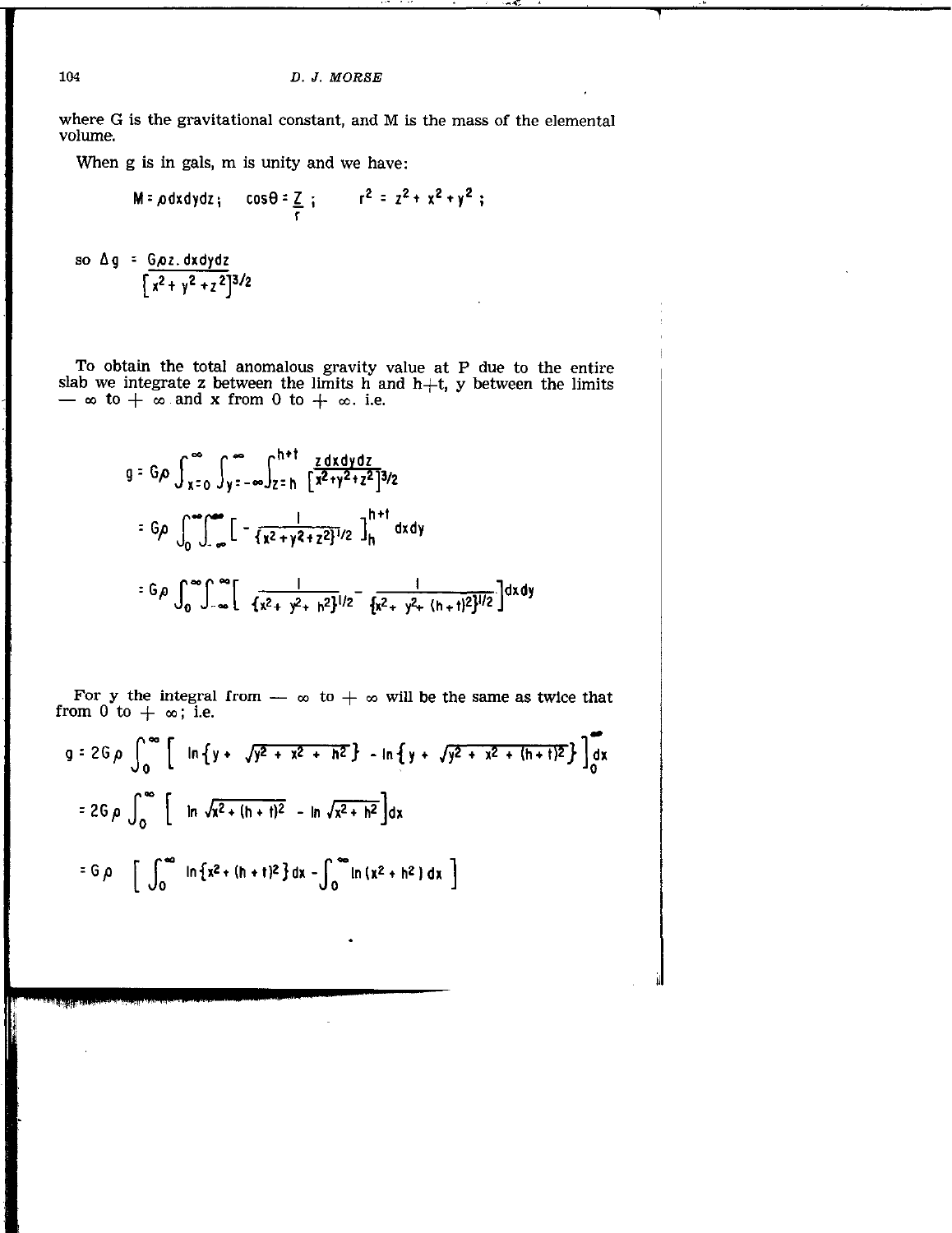Having integrated in the z and y directions, consider the point  $P_1$  $(X', 0, 0)$  instead of  $P_0$   $(0, 0, 0)$ . We have to do this in order to end up with a general expression for the gravity value at all values of  $x'$ . If we merely carry out the above integration we will end up with the value at P only. This now means that we will have to change the lower integration limit from  $0$  to  $-x'$ . i.e.

l,

$$
g = G \rho \left[ \int_{-x}^{\infty} \ln \{x^2 + (h + t)^2\} dx - \int_{-x}^{\infty} \ln (x^2 + h^2) dx \right]
$$
  
\n
$$
= G \rho \left[ x \ln \{x^2 + (h + t)^2\} - 2x + 2(h + t) \arctan \frac{x}{h + t} - x \ln (x^2 + h^2) + 2x - 2h \arctan \frac{x}{h} \right]_{-x}^{\infty}
$$
  
\n
$$
= G \rho \left[ \text{Tr} + x \ln \left( \frac{x^2 + (h + t)^2}{x^2 + h^2} \right) + 2(h + t) \tan^{-1} \frac{x^2}{h + t} - 2h \tan^{-1} \frac{x^2}{h} \right]
$$

## APPENDIX III

#### Derivation of Bancroft's Formula for determining the Depth to the Top of a Buried Step.

Using the rigorous derivation for the anomalous gravity values associated with a buried step, and taking the origin as being directly over the vertical contact, we have the following:

$$
g = G \rho \left[ \frac{\pi t}{t} + x \ln \left\{ \frac{x^2 + (h + t)^2}{x^2 + h^2} \right\} + \frac{2(h + t) \tan^{-1} x}{h + t} - \frac{2h \tan^{-1} x}{h} \right]
$$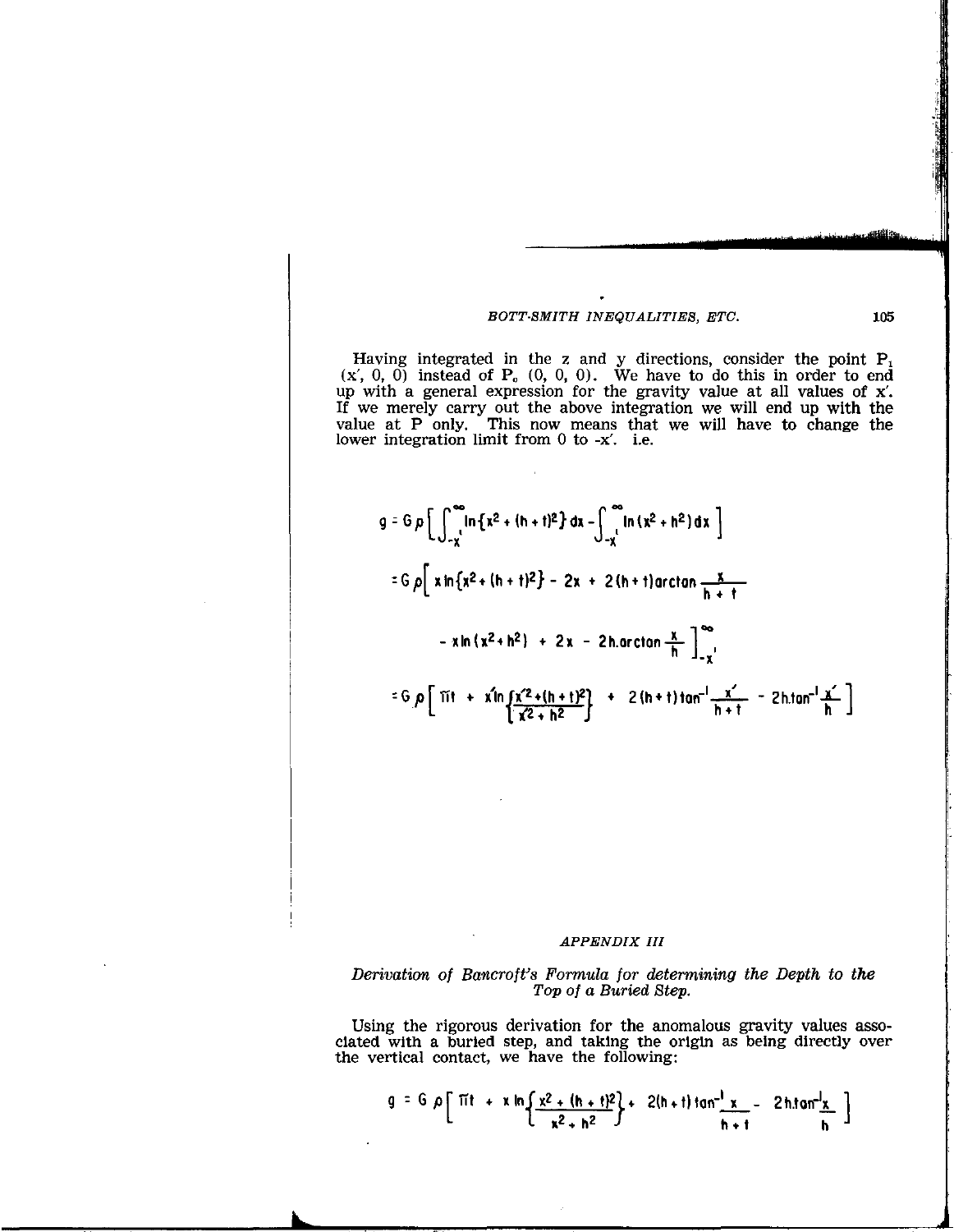When  $x = 0$ ,  $g = G_{\rho\pi}t$ .

Now g max. (the difference between the anomalous value at  ${\rm x}=+$   $\infty$ and that at  $\mathbf{x} = -\infty$  ) will be double this. i.e.

$$
g \max = 26 \rho \pi t \text{ } - \text{ } (A)
$$

Differentiating the expression for g we get:

$$
\frac{dg}{dx} = \frac{G \rho \left[ ln \left\{ \frac{x^2 + (h + t)^2}{x^2 + h^2} \right\} + \frac{x \left\{ \frac{x^2 + h^2}{x^2 + (h + t)^2} \right\} \left\{ \frac{(x^2 + h^2) . 2x - 2x \left\{ x^2 + (h + t)^2 \right\}}{(x^2 + h^2)^2} \right\} + \frac{2(h + t)^2}{(h + t)^2 + x^2} - \frac{2h^2}{h^2 + x^2} \right]}
$$

The maximum value of the gradient occurs when  $x = 0$ . i.e.

$$
\left|\frac{dg}{dx}\right|_{max} = \frac{G \rho \ln \left\{\frac{(h+t)^2}{h^2}\right\}}{2G \rho \ln \left(1+\frac{t}{h}\right)} = \frac{Uxz}{\rho} \quad (B)
$$

Now the expression for the gravity profile across a very thin horizontal half-plane whose thickness is  $L<sub>1</sub>$  and whose density contrast is  $\Delta \rho$ , and whose depth is z is given, at a horizontal distance x from its edge, as

$$
g = 2G \Delta \rho L \left( \frac{\pi}{2} \pm \tan^{-1} \frac{x}{2} \right)
$$

e.g. see Nettleton or Grant and West page 285.

Using this:

$$
\frac{dg}{dx} = \pm \frac{2G\Delta\rho L}{z} \frac{1}{1+(\frac{x}{z})^2}
$$

The maximum value occurs when  $x = 0$ . i.e.

$$
\left|\frac{dg}{dx}\right|_{max.} = \frac{2G\Delta\rho L}{z}
$$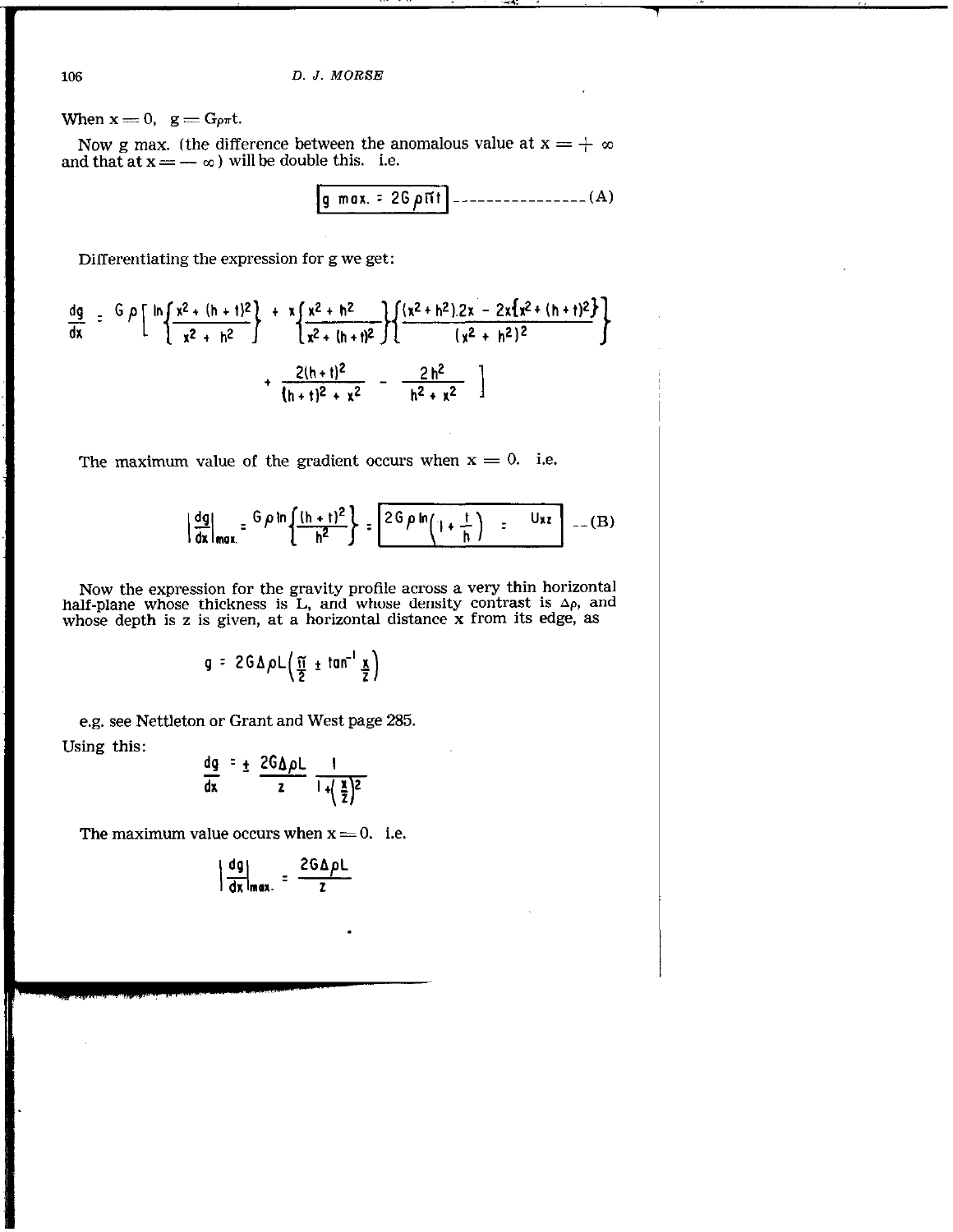

The physical significance of this equation is that when the throw of the buried step is small compared with the depth of burial, then d will yield the depth to the centre of this slab. But usually the value is quite meaningless, however the right hand side of equation (C) is dimensionally correct. This enables us to use equations (A) and (B) to get an expression for h. viz:



The way in which this equation can be used with field data is the following:

- (a) g max. and  $U_{xz}$  are measured directly and  $\rho$  is either obtained from a density log or is estimated.
- (b) t is obtained from (A).
- (c)  $d_0$  is obtained from  $(C)$ .
- $(h)$ , h is then calculated from  $(D)$ .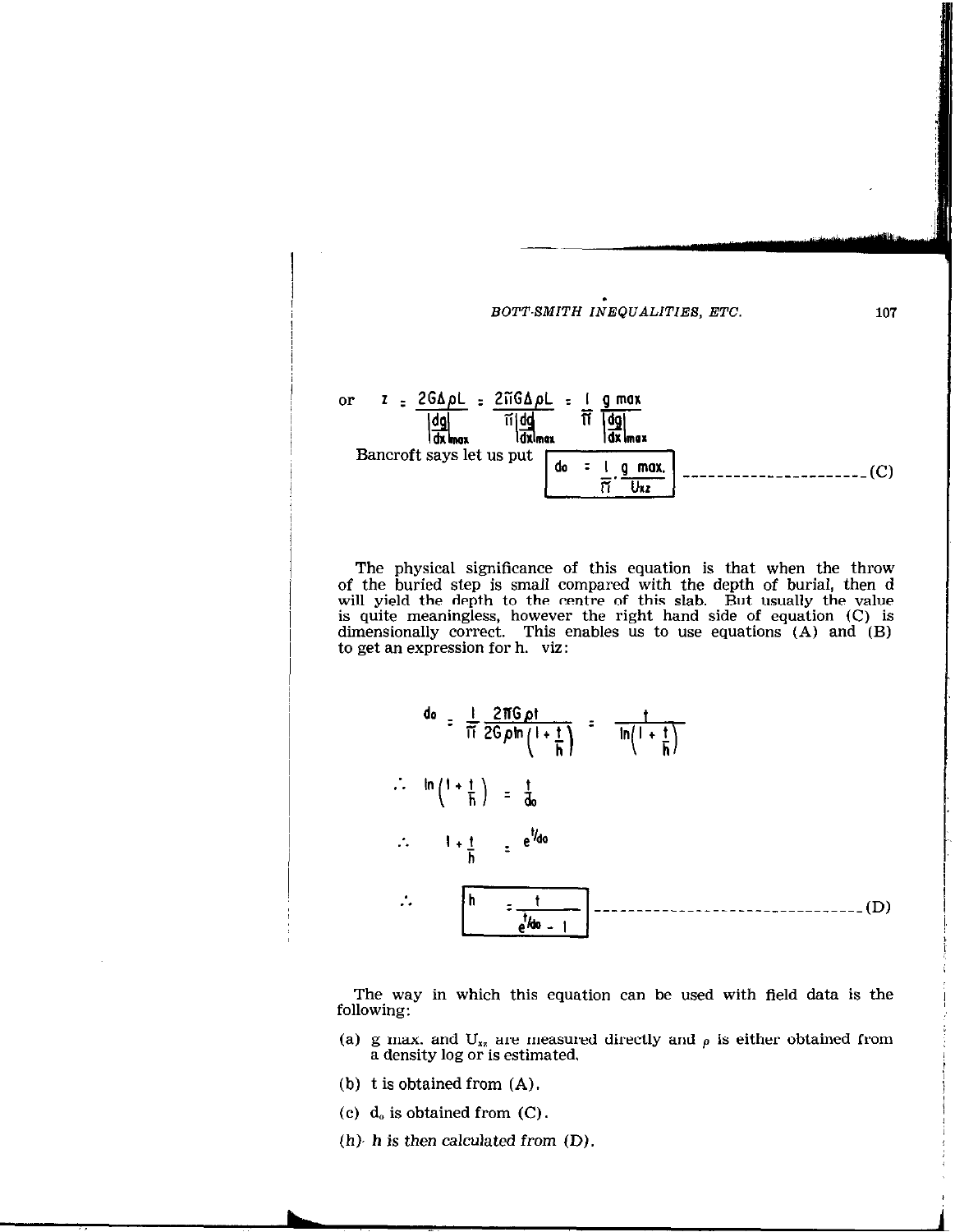## **APPENDIX IV**





At the point  $P_1$  (x', 0, 0) the anomalous gravity value due to this slab of material of density contrast  $\rho$  is given by:

$$
g(x') = \int_{x} \int_{y} \int_{Z} \frac{G \rho z dx dy dz}{[\sqrt{(x - x')^{2} + y^{2} + z^{2}]}^{3/2}}
$$
(1)

Integrating this expression in the y direction from  $-\infty$  to  $+\infty$  is equivalent to twice the integral from 0 to  $+\infty$ . Consider the integral:

$$
\int_0^\infty \frac{dy}{(y^2 + a^2)^{3/2}}
$$

Substituting  $y = a \cdot \tan \theta$ , and  $dy = a \cdot \sec^2 \theta d\theta$  we get

$$
\int_{0}^{\frac{\pi}{2}} \frac{a \sec^{2} \theta d\theta}{a^{3} \sec^{3} \theta} = \frac{1}{\sigma^{2}} \int_{0}^{\frac{\pi}{2}} \cos \theta d\theta = \frac{1}{\sigma^{2}} \left[ \sin \theta \right]_{0}^{\frac{\pi}{2}} = \frac{1}{\sigma^{2}}
$$
 (2)

Thus

$$
g(x') = 2G \rho \int_{x} \int_{z} \frac{z \, dx \, dy}{(x - x')^2 + z^2}
$$
 (3)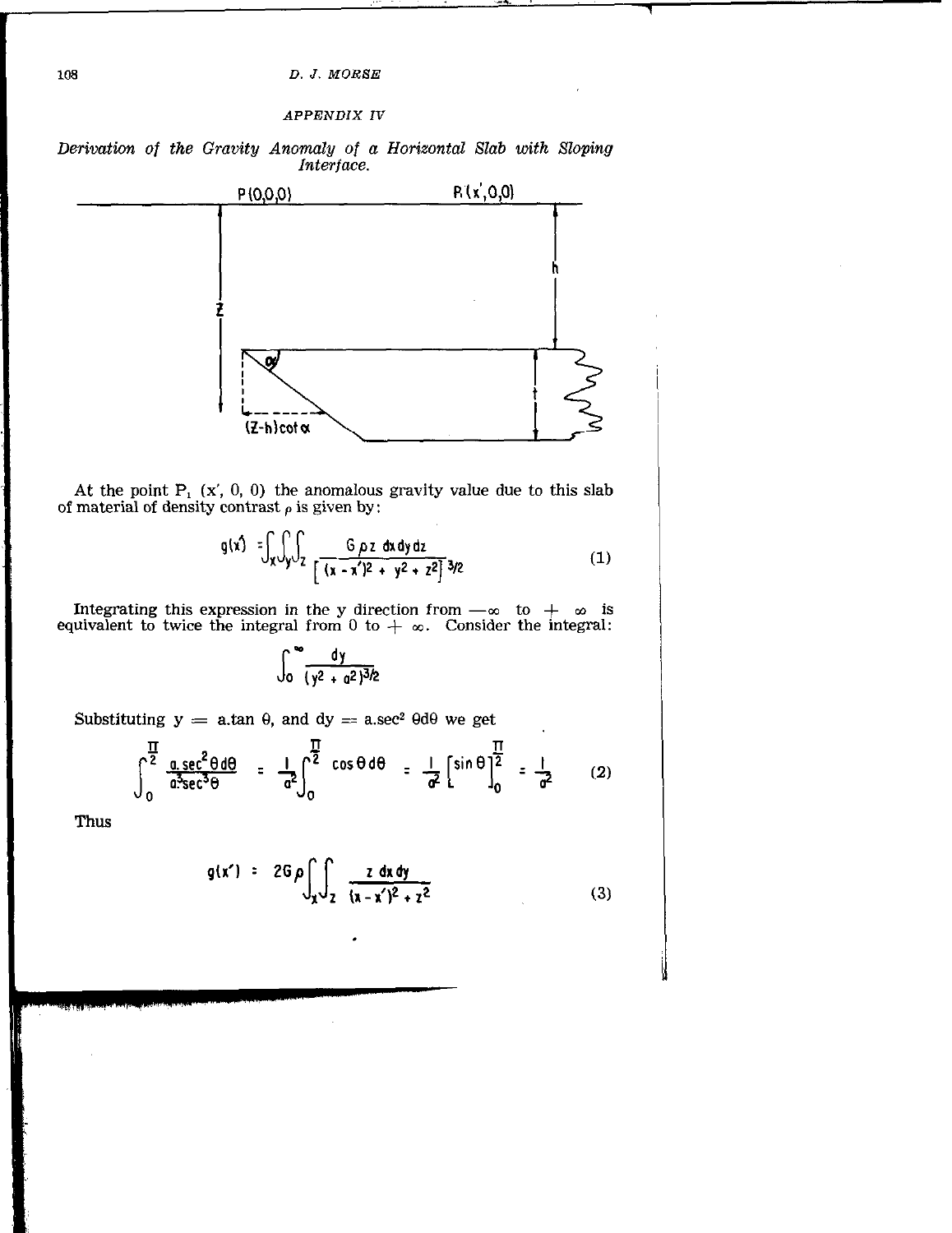The limits of integration for x will be from (z-h) cot<sub>a</sub> to  $+ \infty$ , and as the variable z is included in the lower limit we must perform this operation next. i.e.

$$
g(x') = 2G\rho \int_{h}^{h+1} \left[ \tan^{-1}\left(\frac{x-x'}{z}\right) \right]_{(z-h)\cot\alpha} dz
$$
  

$$
= 2G\rho \int_{h}^{h+1} \left[ \frac{\pi}{2} - \tan^{-1}\left\{\frac{(z-h)\cot\alpha - x'}{z}\right\} \right] dz
$$
  

$$
= 2G\rho \int_{h}^{h+1} \left[ \frac{\pi}{2} - \tan^{-1}\left\{ \cot\alpha - \frac{(h\cot\alpha + x')}{z} \right\} \right] dz
$$
 (4)

Let us consider

$$
\int_{h}^{h+t} \tan^{-1}\left(a-\frac{b}{2}\right) dz
$$
 where  $a = \cot \alpha$   
and  $b = h.\cot \alpha + x'$ 

We start by noting that

$$
\frac{d}{dz}\left[z \tan^{-1}\left(a-\frac{b}{z}\right)\right] = \tan^{-1}\left(a-\frac{b}{z}\right) + \frac{b/z}{1+\left(a-\frac{b}{z}\right)^2}
$$
\n
$$
\int \tan^{-1}\left(a-\frac{b}{z}\right) dz = z \cdot \tan^{-1}\left(a-\frac{b}{z}\right) - b \int \frac{dz}{z\left[1+\left(a-\frac{b}{z}\right)^2\right]}
$$
\n(5)

Now J dr s 2d2  $2 \int_1^2 1 + a^2 - 2ab + b^2$   $\qquad \qquad$  b<sup>2</sup> - 2abz +  $(1 + a^2)z^2$ 

This is of the form

$$
\int \frac{\zeta dz}{A + \theta z + Cz^2}
$$
 where  $A = b^2$   
  $B = -2ab$   
  $C = 1 + a^2$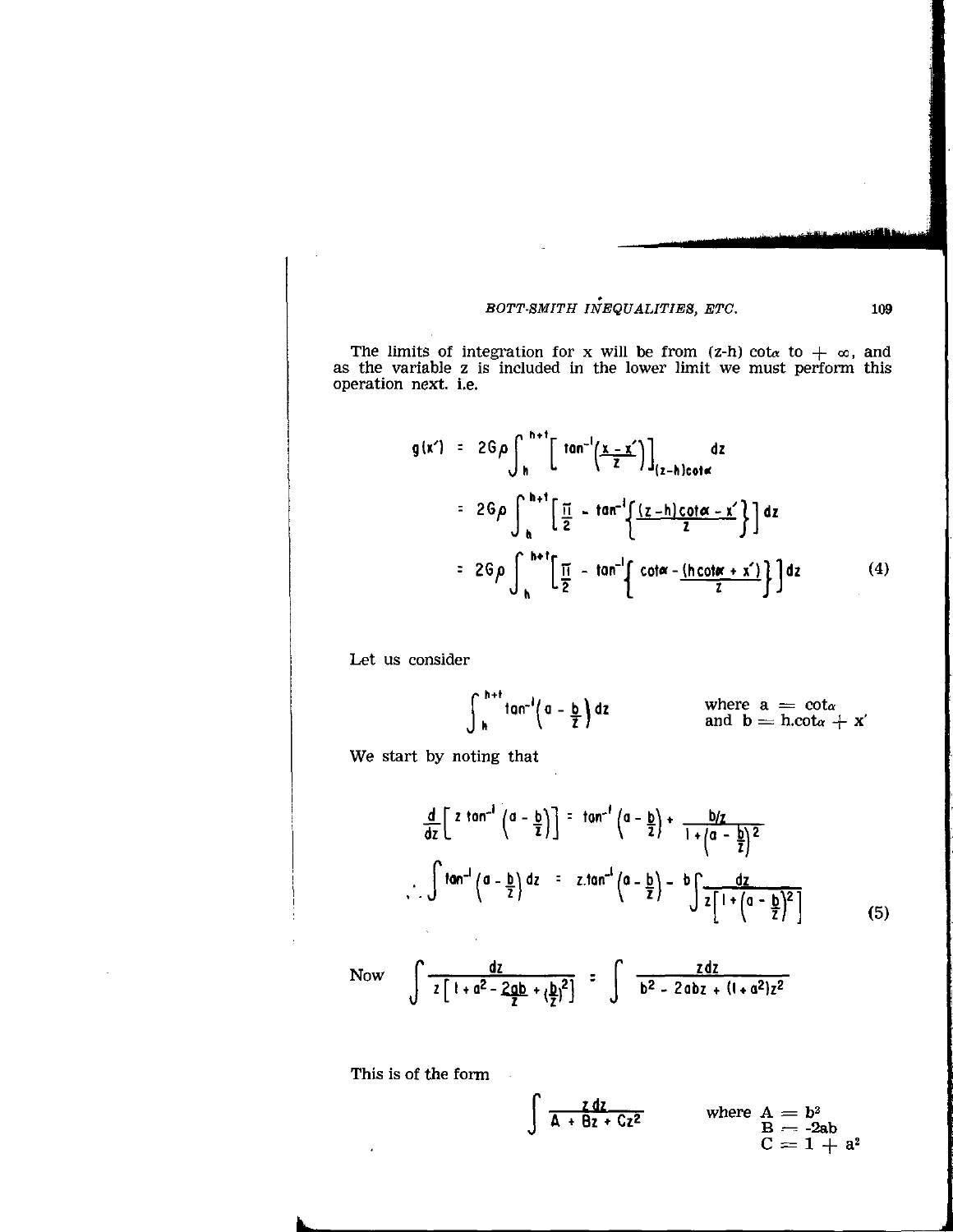And this is equal to

$$
\frac{1}{2C}\left[\ln{(A + Bz + Cz^2)} - \frac{2B}{\sqrt{4AC - B^2}}\tan^{-1}\frac{2Cz + B}{\sqrt{4AC - B^2}}\right]
$$

Upon substituting for A, B and C this becomes

$$
\frac{1}{2(l+a^2)} \left[ \ln \left\{ b^2 - 2abz + (l+a^2)z^2 \right\} + 2a \tan^{-1} \left\{ \left( \frac{l+a^2}{b} \right)^2 - a \right\} \right] \tag{6}
$$

Thus referring to  $(5)$  we get  $\overline{a}$ 

$$
\int_{h}^{+\infty} \tan^{-1}\left(a-\frac{b}{2}\right) dz = \left[z \tan^{-1}\left(a-\frac{b}{2}\right) - \frac{b}{2(1+a^2)} \left\{\ln\left[b^2-2abz+(1+a^2)z^2\right] + 2a \tan^{-1}\left[\left(\frac{1+a^2}{b}\right)z-a\right]\right\}\right]_{h}^{h+1}
$$

And upon substituting the values of a and b this is equal to

$$
\frac{(h+1)\tan^{-1}\left(\frac{t \cdot \cot \alpha - x'}{h+1}\right) + h \tan^{-1}x'}{2}
$$
\n
$$
= \frac{\sin^2 \alpha (h \cot \alpha + x')}{2} \left[ \ln \left\{ (x' - t \cot \alpha)^2 + (h+1)^2 \right\} - \ln(x'^2 + h^2) \right.
$$
\n
$$
= 2 \cot \alpha \cdot \tan^{-1}\left\{ \frac{x' \cot \alpha - h - t \csc^2 \alpha}{h \cot \alpha + x'} \right\} \qquad (7)
$$
\n
$$
+ 2 \cot \alpha \cdot \tan^{-1}\left\{ \frac{x' \cot \alpha - h}{h \cot \alpha + x'} \right\} \right]
$$

So referring back to (4) we get:  
\n
$$
g(x') = 2G\rho \left[ \frac{\Pi t}{2} + (h + t) \tan^{-1} \frac{x' - t \cot \alpha}{h + t} - h \tan^{-1} \frac{x'}{h} \right]
$$
\n
$$
+ \frac{\sin^2 \alpha}{2} (h \cot \alpha + x') \left[ \ln \left[ \frac{(x' - t \cot \alpha)^2 + (h + t)^2}{x'^2 + h^2} \right] - 2 \cot \alpha \left( \tan^{-1} \frac{x' \cot \alpha - h - t \csc^2 \alpha}{x' + h \cot \alpha} - \tan^{-1} \frac{x' \cot \alpha - h}{x' + h \cot \alpha} \right) \right]^{(8)}
$$

110

<sup>न</sup>ाना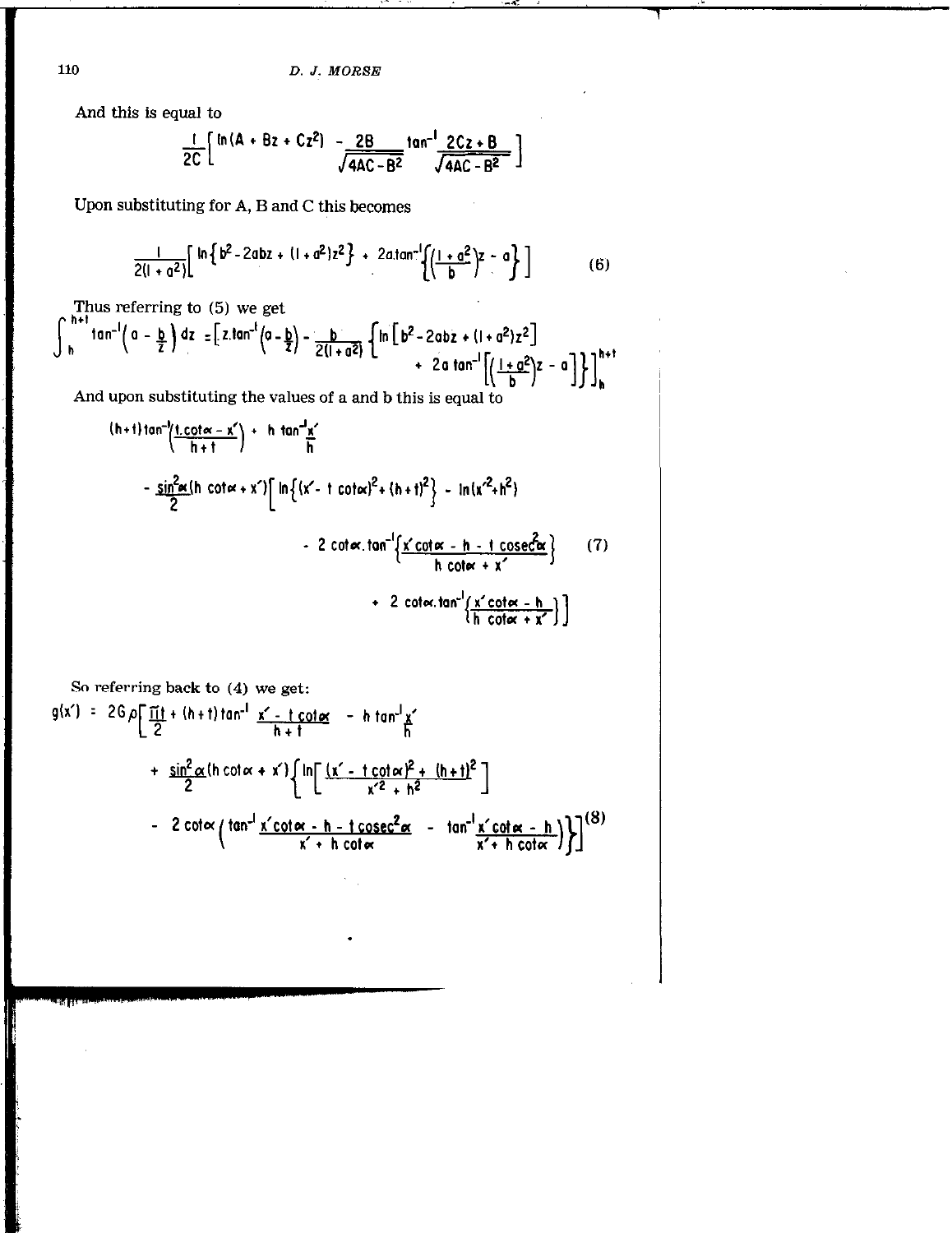Alternative derivation of 
$$
\int_{h}^{h+t} \tan^{-1}\left(a - \frac{b}{2}\right) dz
$$
  
Let  $u = a - \frac{b}{z}$  and  $du = \frac{b \cdot du}{z^2}$  and  $dz = \frac{b \cdot du}{(a-u)^2}$ , and integrating by

parts we get: 
$$
\frac{1}{2}
$$

$$
\int_{a-\frac{b}{h}}^{a-\frac{b}{h+1}} \frac{b}{(a-u)^2} \tan^{-1} u \, du = b \left[ \frac{1}{a-u} \tan^{-1} u \right]_{a-\frac{b}{h}}^{a-\frac{b}{h+1}} - b \int_{a-\frac{b}{h}}^{a-\frac{b}{h+1}} \frac{du}{(a-u)(1+u^2)} \quad (9)
$$
  
The first term =  $\frac{(h+1) \tan^{-1}(a-\frac{b}{h+1})}{(a-\frac{b}{h+1})}$  - h tan<sup>-1</sup>(a-\frac{b}{h})

which upon substituting for a and b becomes

$$
-(h+t)\tan^{-1}\frac{x'-t\cot\alpha}{h+t} + h\tan^{-1}\frac{x'}{h}
$$
 (10)

The second term becomes (letting  $u_1 = a - \frac{b}{h}$  and  $u_2 = a - \frac{b}{h+t}$ 

$$
-\frac{b}{1+a^{2}}\int_{u_{1}}^{u_{2}}\frac{1}{(a-u)} + \frac{u}{1+u^{2}} + \frac{a}{1+u^{2}}\Big) du
$$
  
=  $-\frac{b}{1+a^{2}}\Big[-\ln(a-u) + \frac{1}{2}\ln(1+u^{2}) + a \tan^{-1}u\Big]_{u_{1}}^{u_{2}}$   
=  $-\frac{b}{1+a^{2}}\Big[\frac{\ln(a-u_{1})}{(a-u_{2})} + \frac{1}{2}\frac{\ln(1+u_{2}^{2})}{(1+u_{1}^{2})} + a(\tan^{-1}u_{2} - \tan^{-1}u_{1})\Big]$ 

And substituting for  $u_1$ ,  $u_2$ , a and b this equals -  $\frac{\sin^2\alpha}{2}$  (h cotar + x')  $\left[\ln \frac{(x' - t \cot \alpha)^2 + (h + t)^2}{x'^2 + h^2} - 2 \cot \alpha \left(\tan^{-1} \frac{x' - t \cot \alpha}{h + t} - \tan^{-1} \frac{x'}{h}\right)\right]$  $(11)$